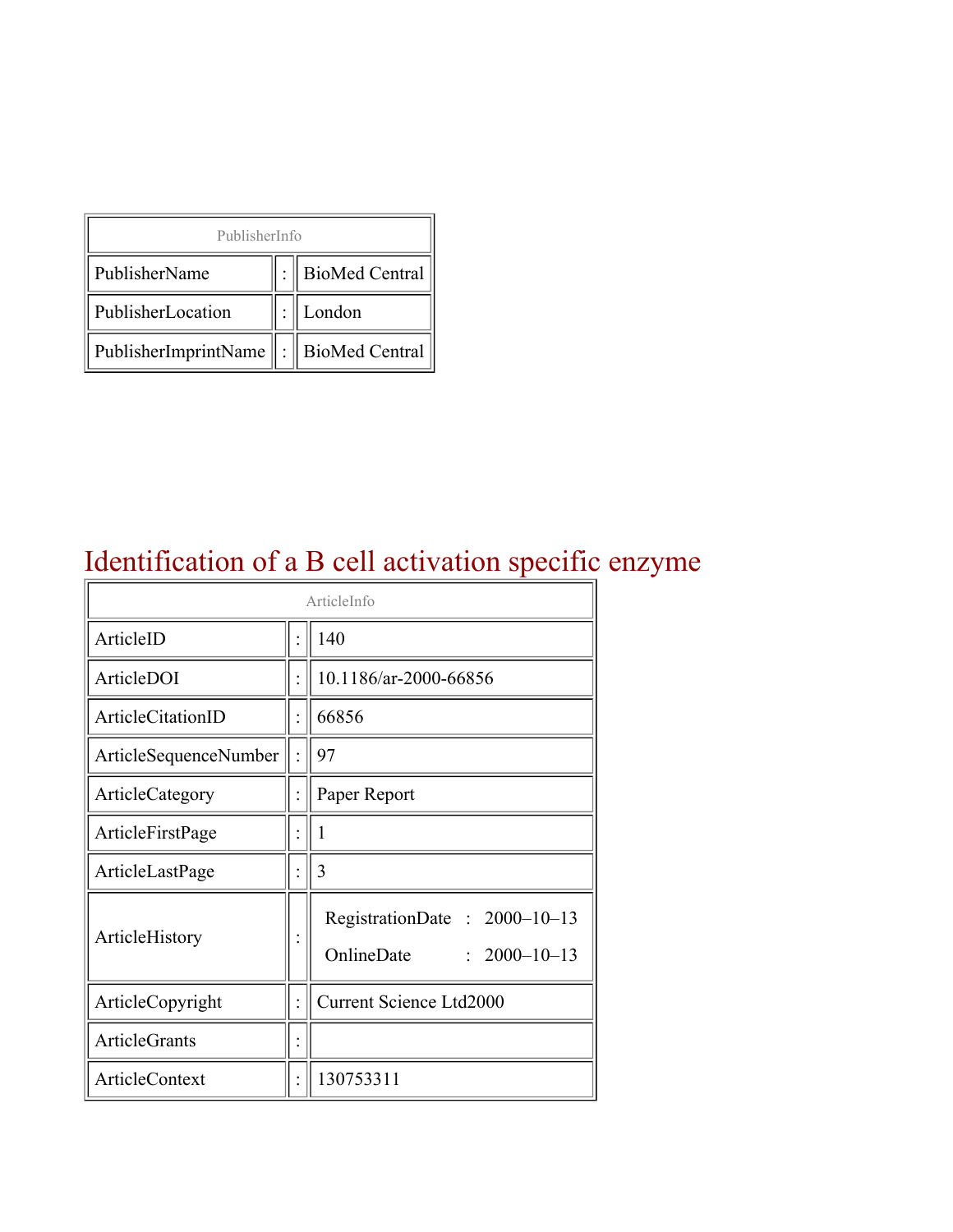Aff1 Chante Hospital, Berlin

### Keywords

B cells, class switching, somatic hypermutation, V genes

## Context

Although recombination of V genes is well characterized, other fundamental processes further diversifying the Ig repertoire, such as class switching and in particular somatic hypermutation still remain enigmatic. Notably, these two types of genetic alteration in the immune system take place in a highly specialized microenvironment called the germinal center resulting in the generation of highaffinity antibodies for a given antigen during affinity maturation. However, the involved enzymes or enzymatic complexes are not identified to date. Previously, cDNA subtraction between stimulated and nonstimulated CH12F3-2 cells identified a novel member of the RNA editing cytidine deaminase family, activation-induced cytidine deaminase (AID) which was specifically expressed in germinal center B cells (see Additional information).

## Significant findings

This study demonstrates that induced overexpression of AID in CH12F3-2 cells enhanced class switching from IgM to IgA without any other stimulation. Moreover, AID deficiency in a TT2 ES cell line was able to block class switching in B cells. In addition, somatic hypermutation was also found to be dramatically reduced in AID-/- B cells after immunization.

The study could provide evidence that AID is involved in class switching by using three independent transfectants under an inducible tetracycline promoter. This was confirmed by measuring serum levels of IgM, IgG, and IgA in AID-/- mice at 10 weeks of age and immunizing AID-/- chimera.

Notably, AID-/-  $IgM<sup>+</sup>$  B cells developed normally and were found to be activated more strongly after antigenic stimulation than  $AID+/- IgM<sup>+</sup>B$  cells, although  $AID$ -deficient  $B$  cells had a defect in class switching.